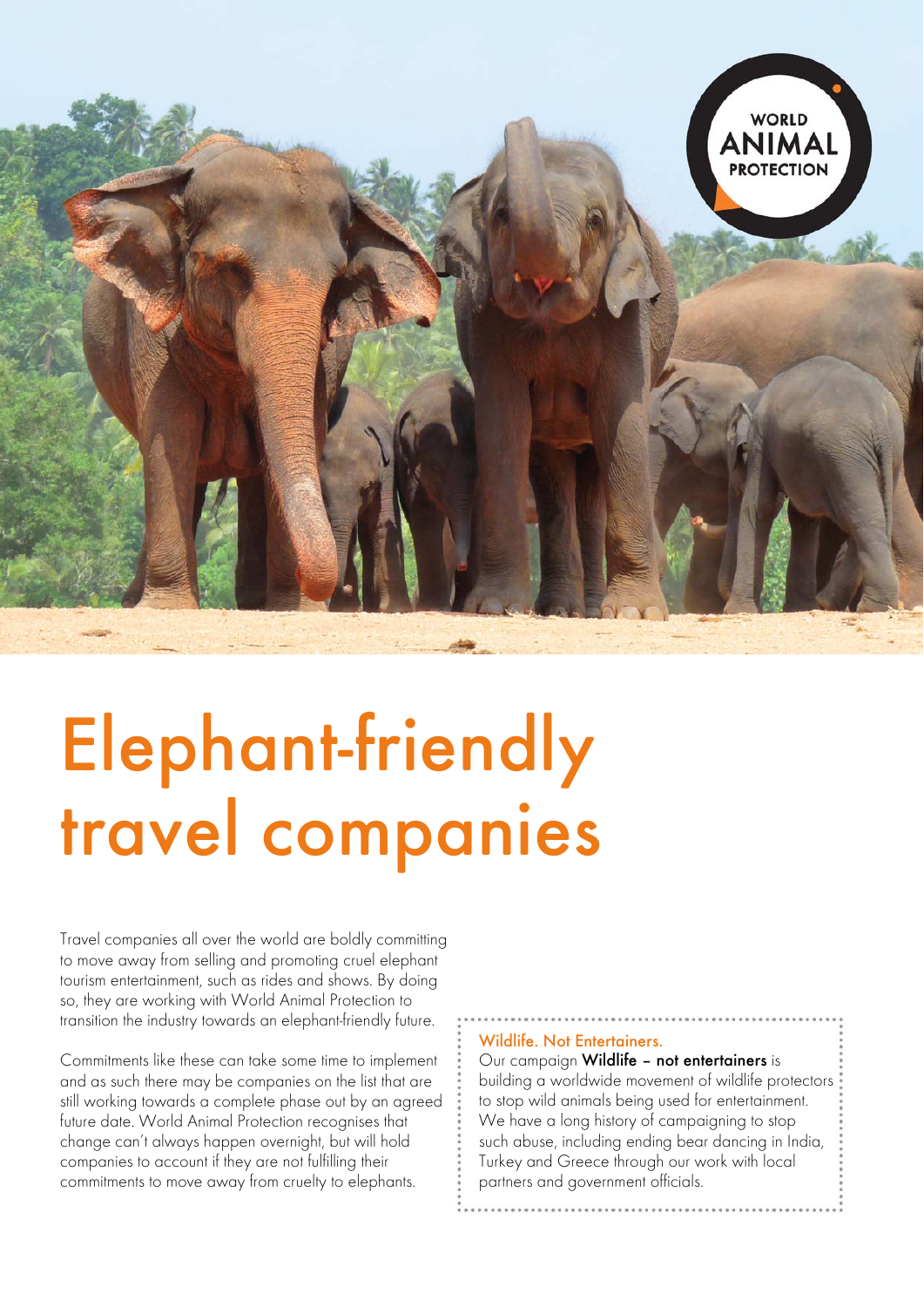#### **Australia**

AAT Kings (offices also in New Zealand) Adventure Tours Australia Adventure World Atlantic Pacific Travel APT Better World Travel Captains Choice Geckos Adventures (also selling in UK) Inspired Adventures Inspired Travel Intrepid Travel (also selling in147 countries worldwide) Peregrine (also selling in the UK, USA, New Zealand, Ireland, Austria, Canada, Germany, Switzerland) Peak DMC Soulful Concepts Tempo Holidays (also selling in the UK, New Zealand, Middle East) Travel Marvel (offices in Middle East, New Zealand, UK) Urban Adventures

#### Belgium

Jetair Sunjets VIP Selection VTB Reizen 

#### Canada

Comfortable Hiking Holidays G Adventures (offices around the world) Merit Travel Group World Expeditions (also selling in the USA, UK, New Zealand, Australia)

# China

W Travel

# Denmark

Asiatours Albatros Travel (also selling in Sweden, Norway, Finland) C&C Travel Jesper Hannibal Rejser Jysk Rejsebureau Kilroy Kipling Travel Nyhavn Rejser Spies Viktors Farmor 

### **Finland**

Finnmatkat Tjäreborg

#### **Netherlands**

333Travel Baobab Reizen BETje individuele reizen Better Places de Jong Intra Vakanties Djoser Diogenes Reizen Fair Mundo Travel FOX Verre Reizen van ANWB Green Canyon Reizen Holland International Koning Aap Kras Riksja Travel Sawadee Shoestring SNP Natuurreizen van ANWB SRC Cultuurvakanties Stip Reizen Tenzing Travel Tiara Tours TUI YourWay2Go

#### New Zealand

Air Tickets

#### **Norway**

Ving Norge AS Star Tour

#### Poland

MK Tramping Travel and Incentive 

## Sweden

Apollo (also selling in Denmark, Norway, Finland) Fritidsresor Getaway Travel Jambo Tours Kenzan Tours Kinalotsen Lejonresor Lotus Travel Naturresor Odd Explorer Odenresor Rosa Bussarna Sembo Swed-Asia Travels Världens Resor Ving Volontärresor